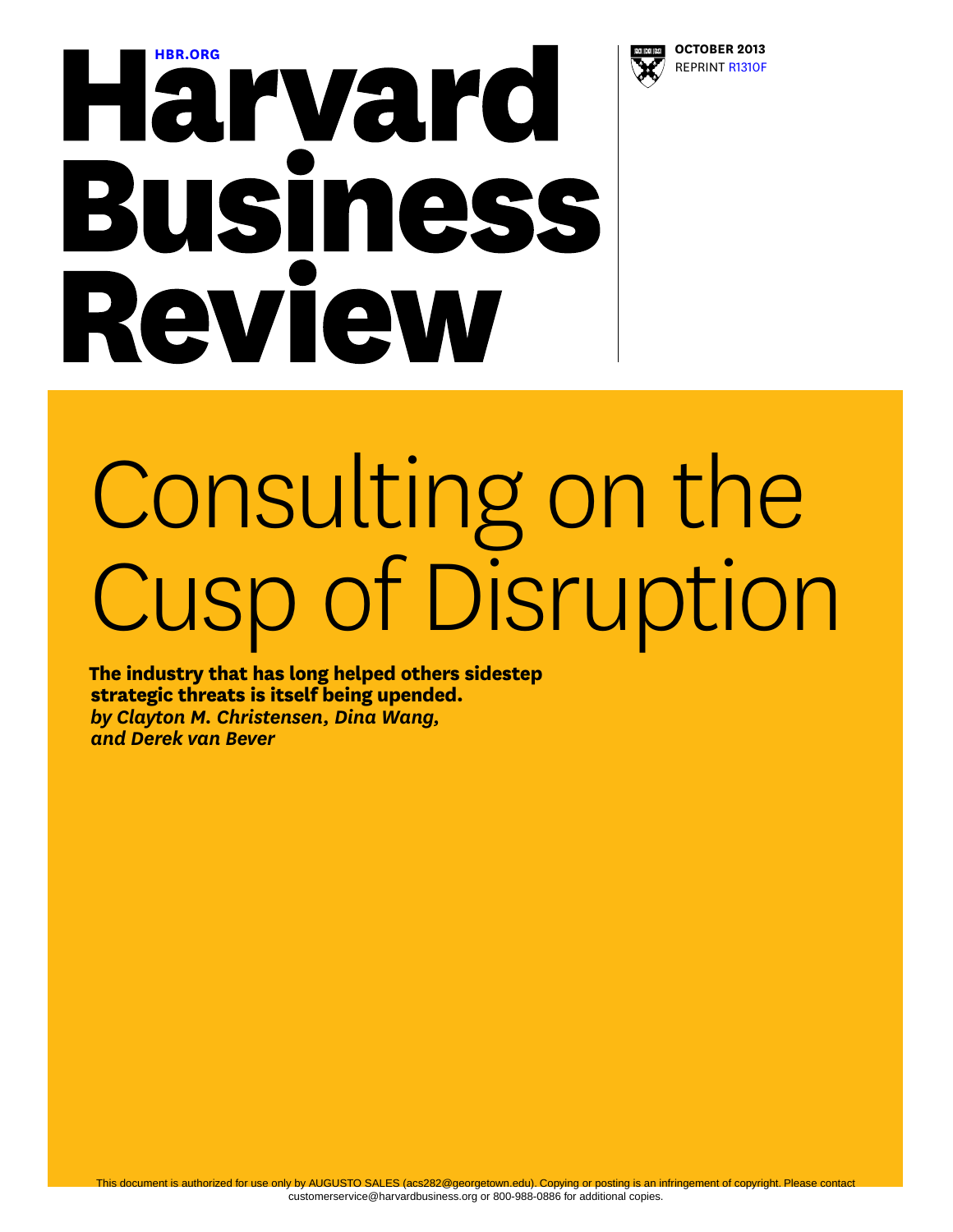

**Clayton M. Christensen** is the Kim B. Clark Professor of Business Administration at Harvard Business School. **Dina Wang,** formerly an engagement manager at McKinsey & Company, was a fellow at the Forum for Growth and Innovation at Harvard Business School and has just returned to the firm.

**Derek van Bever,** a senior lecturer at Harvard Business School, is the director of the Forum for Growth and Innovation and was a member of the founding executive team of the advisory firm CEB.



**2** Harvard Business Review **October 2013** This document is authorized for use only by AUGUSTO SALES (acs282@georgetown.edu). Copying or posting is an infringement of copyright. Please contact customerservice@harvardbusiness.org or 800-988-0886 for additional copies.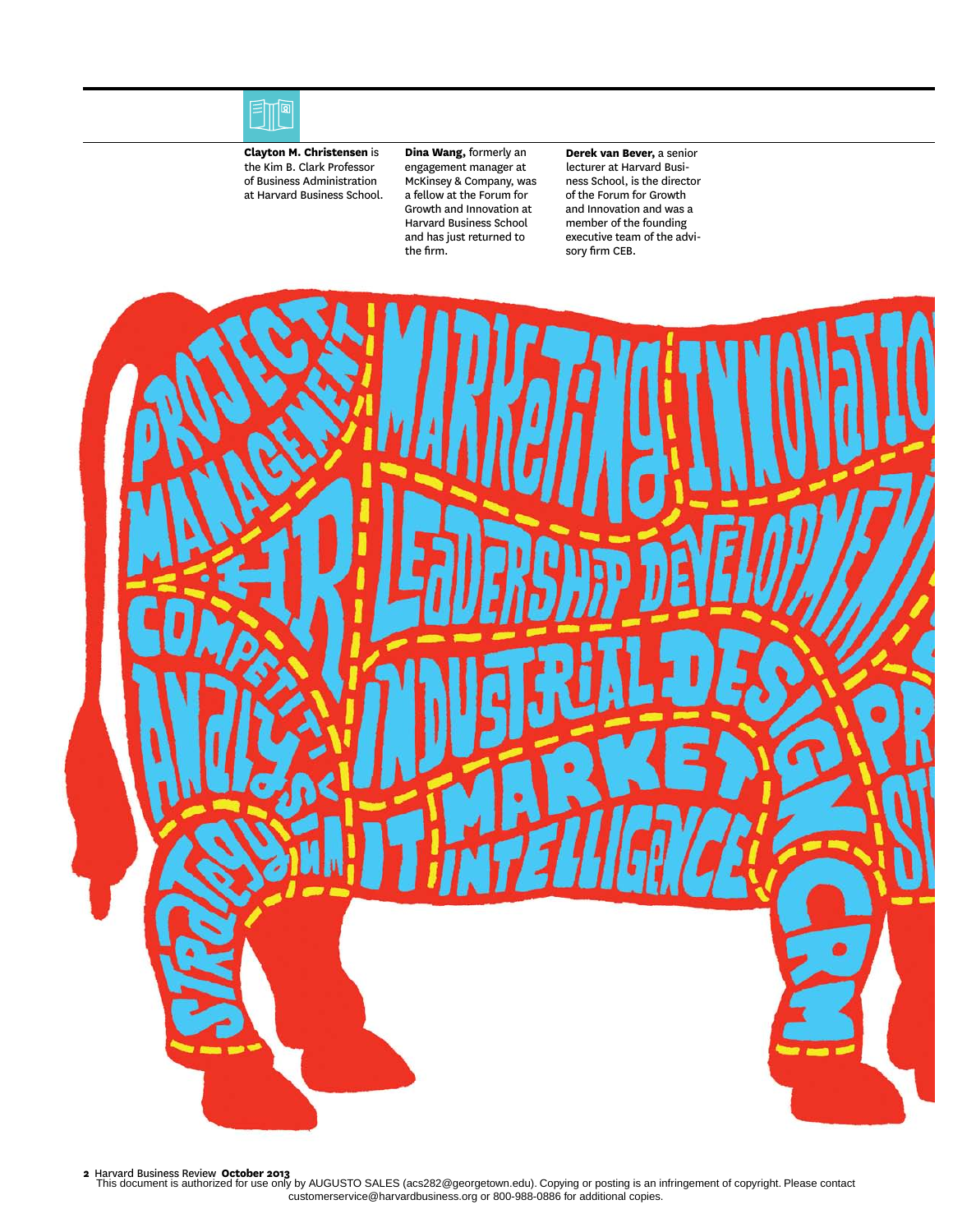**AFTER YEARS OF DEBATE AND STUDY,** in 2007 McKinsey & Company initiated a series of business model innovations that could reshape the way the global consulting firm engages with clients. One of the most intriguing of these is McKinsey Solutions, software and technology-based analytics and tools that can be embedded at a client, providing ongoing engagement outside the traditional project-based model. McKinsey Solutions marked the first time the consultancy unbundled its offerings and focused so heavily on hard knowledge assets. Indeed, although McKinsey and other consulting firms have gone through many waves of change—from generalist to functional focus, from local to global structures, from tightly structured teams to spiderwebs of remote experts—the launch of McKinsey Solutions is dramatically different because it is not grounded in deploying human capital. Why would a firm whose primary value proposition is judgment-based and bespoke diagnoses invest in such a departure when its core business

was thriving? For starters, McKinsey Solutions might enable shorter projects that provide clearer ROI and protect revenue and market share during economic downturns. And embedding proprietary analytics at a client can help the firm stay "top of mind" between projects and generate leads for future engagements. While these commercial benefits were most likely factors in McKinsey's decision, we believe that the driving force is almost certainly larger: McKinsey Solutions is intended to provide a strong hedge against potential disruption.

In our research and teaching at Harvard Business School, we emphasize the importance of looking at the world through the lens of theory—that is, of understanding the forces that bring about change and the circumstances in which

ONSULTING

# OF DISRUP The industry that has long helped others sidestep strategic threats is itself being upended.

*by Clayton M. Christensen, Dina Wang, and Derek van Bever*

ON THE

ILLUSTRATION: GEORGE BATES

**LLUSTRATIC**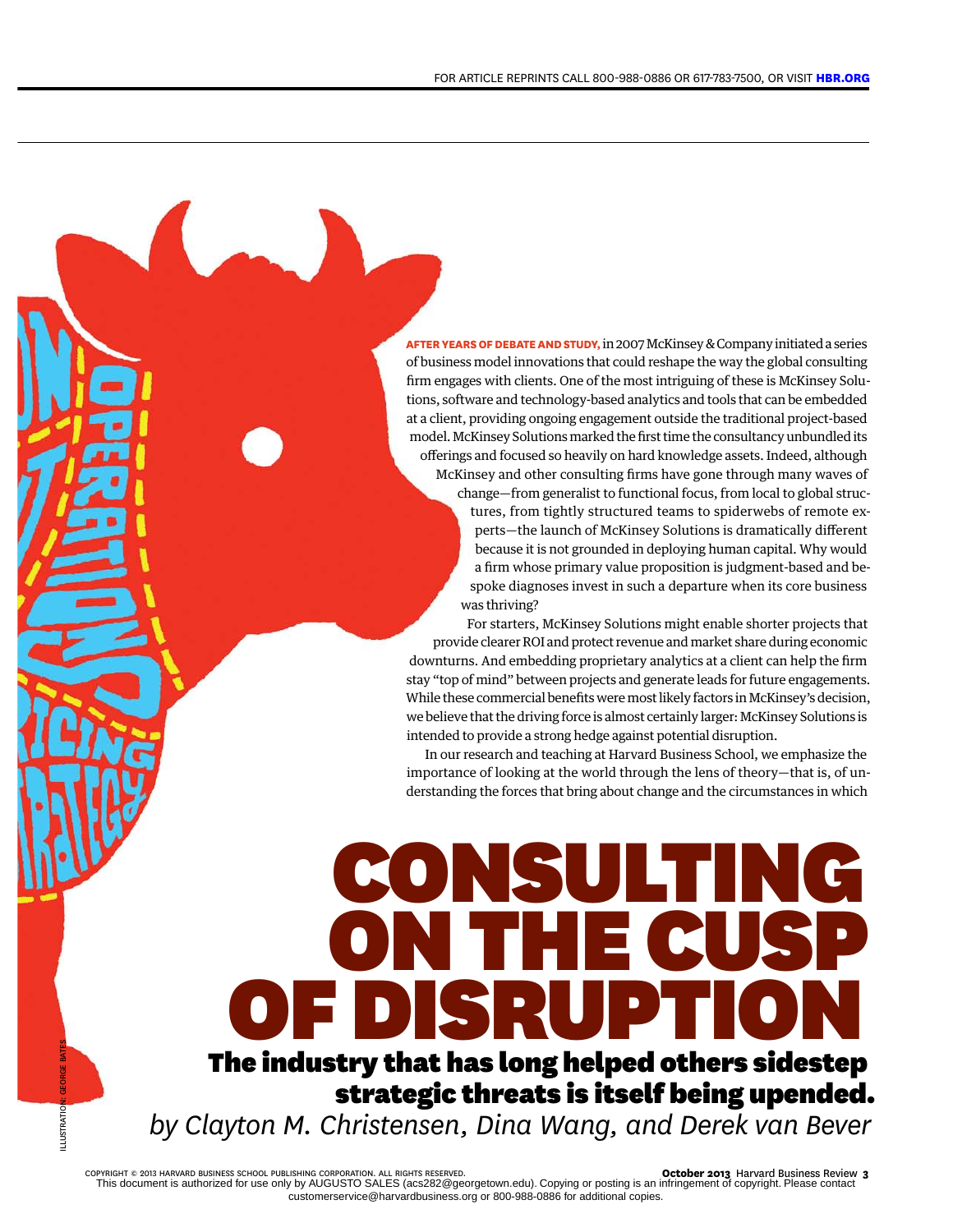those forces are operative: what causes what to happen, when and why. Disruption is one such theory, but we teach several others, encompassing such areas as customer behavior, industry development, and human motivation. Over the past year we have been studying the professional services, especially consulting and law, through the lens of these theories to understand how they are changing and why. We've spoken extensively with more than 50 leaders of incumbent and emerging firms, their clients, and academics and researchers who study them. In May 2013 we held a roundtable at HBS on the disruption of the professional services to encourage greater dialogue and debate on this subject.

We have come to the conclusion that the same forces that disrupted so many businesses, from steel to publishing, are starting to reshape the world of consulting. The implications for firms and their clients are significant. The pattern of industry disruption is familiar: New competitors with new business models arrive; incumbents choose to ignore the new players or to flee to higher-margin activities; a disrupter whose product was once barely good enough achieves a level of quality acceptable to the broad middle of the market, undermining the position of longtime leaders and often causing the "flip" to a new basis of competition.

Early signs of this pattern in the consulting industry include increasingly sophisticated competitors with nontraditional business models that are gaining acceptance. Although these upstarts are as yet nowhere near the size and influence of big-name consultancies like McKinsey, Bain, and Boston Consulting Group (BCG), the incumbents are showing vulnerability. For example, at traditional strategyconsulting firms, the share of work that is classic strategy has been steadily decreasing and is now about 20%, down from 60% to 70% some 30 years ago, according to Tom Rodenhauser, the managing director of advisory services at Kennedy Consulting Research & Advisory.

Big consulting is also questioning its sacred cows: We spoke to a partner at one large firm who anticipates that the percentage of projects employing value-based pricing instead of per diem billing will go from the high single digits to a third of the business within 20 years. Even McKinsey, as we have seen, is pursuing innovation with unusual speed and vigor. Though the full effects of disruption have yet to hit consulting, our observations suggest that it's just a matter of time.

# **Why Consulting Was Immune for So Long**

Management consulting's fundamental business model has not changed in more than 100 years. It has always involved sending smart outsiders into organizations for a finite period of time and asking them to recommend solutions for the most difficult problems confronting their clients. Some experienced consultants we interviewed scoffed at the suggestion of disruption in their industry, noting that (life and change being what they are) clients will always face new challenges. Their reaction is understandable, because two factors—opacity and agility—have long made consulting immune to disruption.

Like most other professional services, consulting is highly opaque compared with manufacturingbased companies. The most prestigious firms have evolved into "solution shops" whose recommendations are created in the black box of the team room. (See the exhibit "Consulting: Three Business Models.") It's incredibly difficult for clients to judge a consultancy's performance in advance, because they are usually hiring the firm for specialized knowledge and capability that they themselves lack. It's even hard to judge after a project has been completed, because so many external factors, including quality of execution, management transition, and the passage of time, influence the outcome of the consultants' recommendations. As a result, a critical mechanism of disruption is disabled.

Therefore, as Andrew von Nordenflycht, of Simon Fraser University, and other scholars have shown, clients rely on brand, reputation, and "social proof"—that is, the professionals' educational pedi-

# Strategy has been steadily decreasing and is now of time, influence the outcome of the about 20%, down from 60% to 70% some 30 years recommendations. As a result, a critical director of advisory. The managing of disruption share of work that is classic strategy is now about 20%—down from 60% to 70% some 30 years ago.

**4** Harvard Business Review **October 2013** This document is authorized for use only by AUGUSTO SALES (acs282@georgetown.edu). Copying or posting is an infringement of copyright. Please contact customerservice@harvardbusiness.org or 800-988-0886 for additional copies.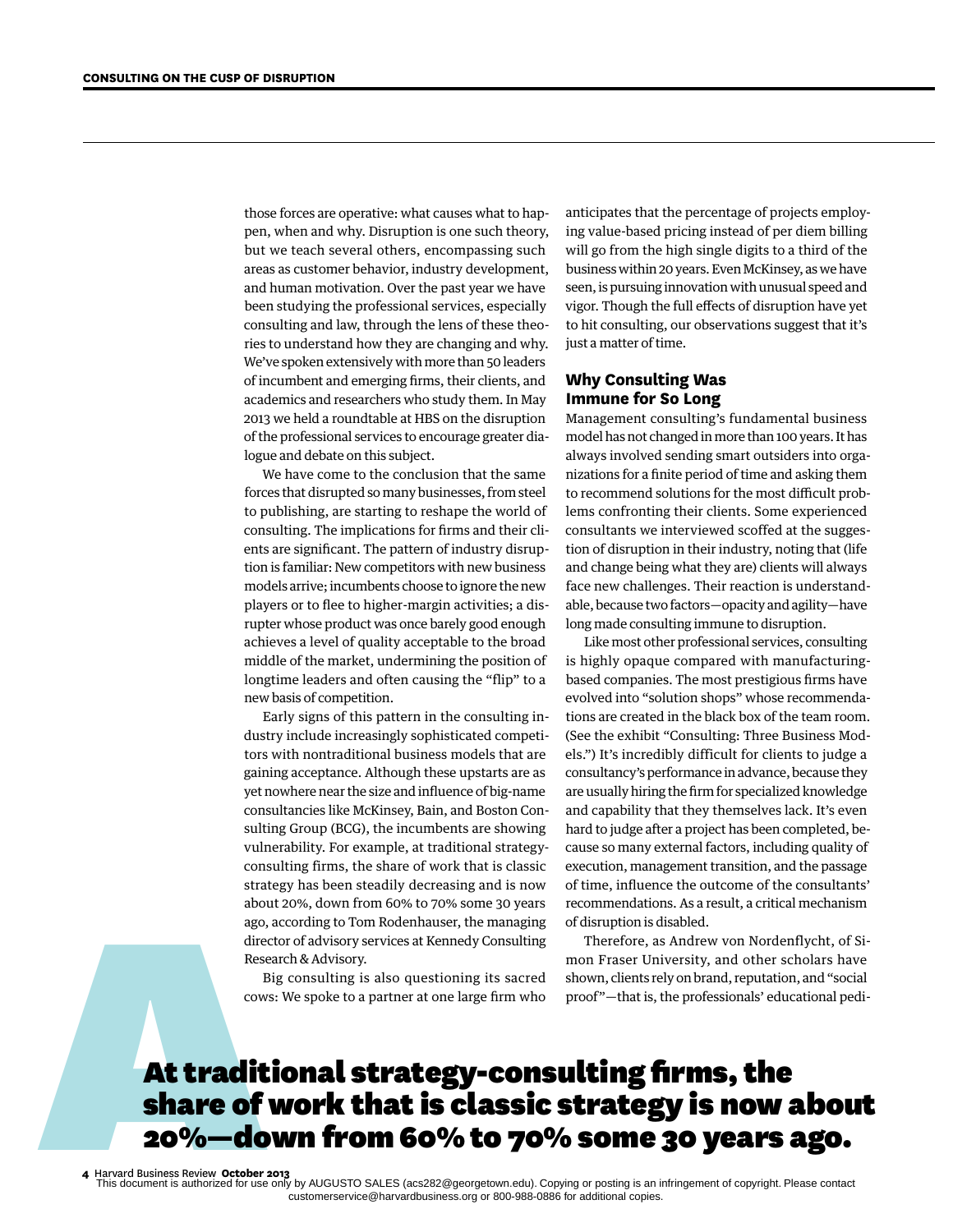# **Idea in Brief**

## **THE CHALLENGE**

The same forces that disrupted industries such as steel and publishing are starting to reshape the consulting industry, with profound implications for its future.

### **THE ANALYSIS**

Established firms have traditionally relied on opacity and agility to maintain their industry leadership, but those two advantages are disappearing in the increasingly transparent and sophisticated business environment.

## **THE FUTURE**

Now those firms are starting to rethink their own service models and even to experiment with new models that could prove disruptive to the core business.

grees, eloquence, and demeanor—as substitutes for measurable results, giving incumbents an advantage. Price is often seen as a proxy for quality, buoying the premiums charged by name-brand firms. In industries where opacity is high, we've observed, new competitors typically enter the market by emulating incumbents' business models rather than disrupting them.

The agility of top consulting firms—their practiced ability to move smoothly from big idea to big idea—allows them to respond flexibly to threats of disruption. Their primary assets are human capital and their fixed investments are minimal; they aren't hamstrung by substantial resource allocation decisions. These big firms are the antithesis of the U.S. Steel of disruption lore. Consider how capably McKinsey and others were able to respond when BCG started to gain fame for its strategy frameworks. But, as we'll see, opacity and agility are rapidly eroding in the current environment. For a glimpse of consulting's future, it's instructive to examine the legal industry.

## **Lessons from the Legal Field**

The legal industry is grappling with legions of disgruntled but inventive clients and upstart competitors. The first significant blow to law's opacity came about 25 years ago, when Ben Heineman, fresh from serving as a general partner of Sidley & Austin, responded to Jack Welch's call to come to General Electric and essentially invent the modern corporate law function, greatly reducing corporations' reliance on law firms. Today general counsel budgets account for about one-third of the \$500 billion legal market in America.

No less significant was the introduction, around the same time, of the Am Law 100 ranking of firms by financial performance, which gave clients their first hint of the true costs and value of the services they were buying, along with a real basis for comparison among the top firms. By adding increasingly granular data, such as leverage and profits per partner, the Am Law rankings shone a light on the previously secretive operations of white-shoe firms.

By now corporate general counsel are well along in the process of disaggregating traditional law firms, taking advantage of new competitors such as Axiom and Lawyers on Demand, which reduce costs and increase efficiency through technology, streamlined workflow, and alternative staffing models. AdvanceLaw and other emerging businesses are helping general counsel move beyond cost and brand as proxies for quality through what Firoz Dattu, AdvanceLaw's founder, calls the "Yelpification of law." His business vets firms and independent practitioners for quality, efficiency, and client service and shares performance information with its membership of 90 general counsel from major global companies, including Google, Panasonic, Nike, and eBay.

"The legal market has historically lacked transparency, making it difficult for us to deviate from using incumbent, brand-name law firms," says Bob Marin, the general counsel of Panasonic North America. "Things are changing now. This has greatly helped general counsel be much savvier about where to send different types of work and helped us serve our corporations better." Marin's sentiment reflects a broader trend that David Wilkins, of Harvard Law School, has noted: Today's general counsel increasingly view their fellow corporate executives, rather than outside counsel, as their peer group. They are often hired to bring cost and quality advantages to corporations by working creatively with law firms.

Emerging law firms are innovating quickly to take business away from white-shoe firms. For example, LeClairRyan is a full-service U.S. firm that currently employs more than 300 (full-time and contract) lower-cost but highly trained lawyers in its

**October 2013** Harvard Business Review **5**

This document is authorized for use only by AUGUSTO SALES (acs282@georgetown.edu). Copying or posting is an infringement of copyright. Please contact customerservice@harvardbusiness.org or 800-988-0886 for additional copies.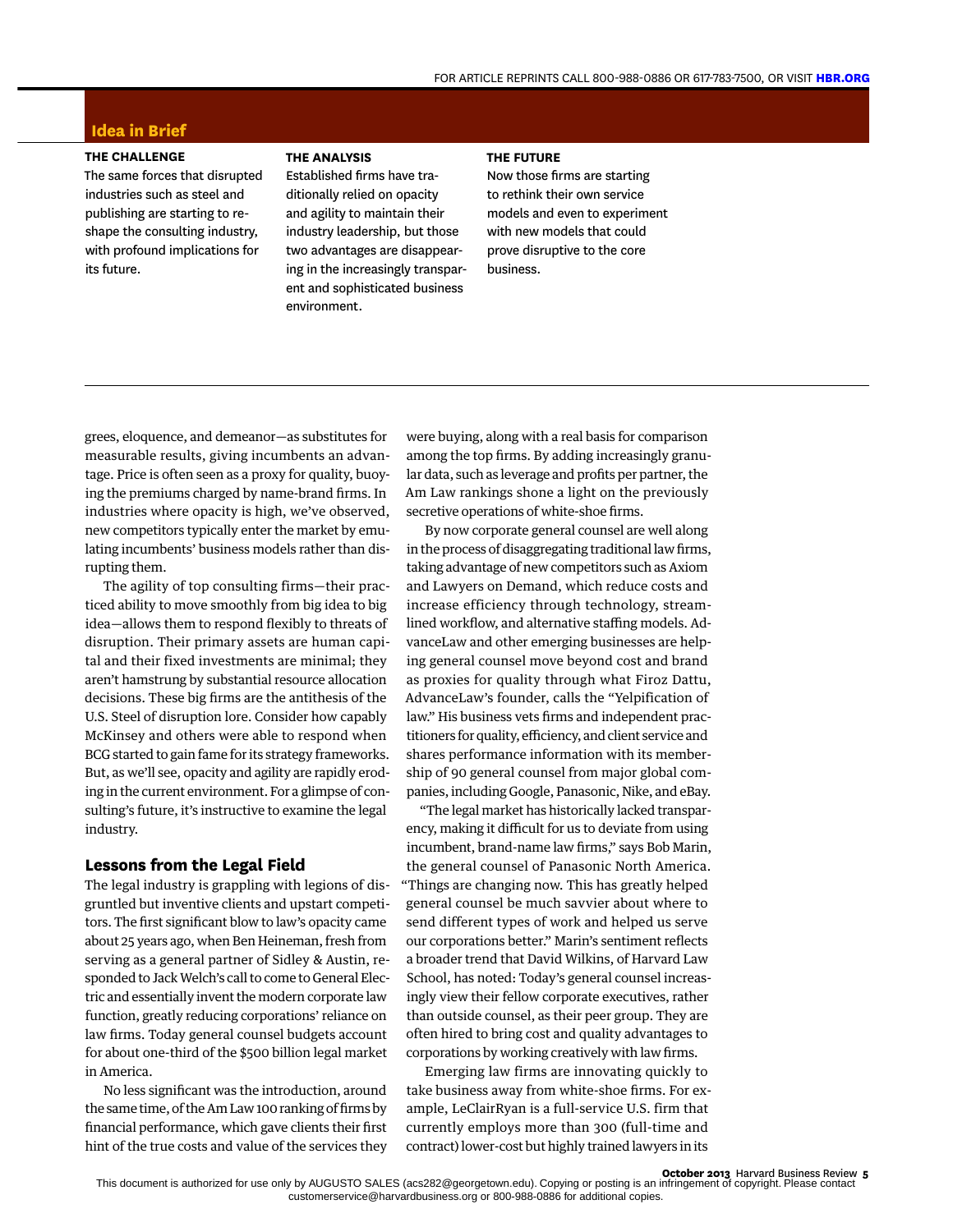Discovery Solutions Practice. Clients can unbundle litigation work and "right source" to the firm such projects as large-scale document and data review at a dramatically lower cost. LeClairRyan coordinates this discovery work with the higher-value services of lead counsel, who focus on the less routine aspects of litigation.

There will always be matters for which, as Wilkins says puckishly, "no amount of shareholder money is too much to spend," but without doubt, the old-line firms are under pressure. An AdvanceLaw survey of general counsel found that 52% agree (and only 28% disagree) with the statement that general counsel "will make greater use of temporary contract attorneys," and 79% agree that "unbundling of legal services…will rise." The legal management consultancy Altman Weil, surveying law firm managing partners and chairs, found that in 2009 only 42% expected to see more price competition, whereas by 2012 that number had climbed to 92%. Similarly, in 2009 less than 30% thought fewer equity partners and more nonhourly billing were permanent trends; in 2012 their numbers had reached 68% and 80%, respectively.

In response, some white-shoe firms have begun to incubate new models. Freshfields Bruckhaus Deringer, one of the UK's prestigious Magic Circle firms, launched Freshfields Continuum in mid-2012 after years of experimentation and debate. Freshfields Continuum employs alumni as attorneys on a temporary basis to meet fluctuations in demand as "a solution for efficient head count management," according to the Freshfields partner Tim Jones.

# **When Knowledge Is Democratized**

Kennedy Research estimates that turnover at all levels in prestigious consulting firms averages 18% to 20% a year. McKinsey alone has 27,000 alumni today, up from 21,000 in 2007; the alumni of the Big Three combined are approaching 50,000. Precise data are not publicly available, but we know that many companies have hired small armies of former consultants for internal strategy groups and management functions, which contributes to the companies' increasing sophistication about consulting services. Typically these people are, not surprisingly, demanding taskmasters who reduce the scope (and cost) of work they outsource to consultancies and adopt a more activist role in selecting and managing the resources assigned to their projects. They have moved more and more work in-house, such as aver-

# CONSULTANTS: ARE YOU IN DANGER OF DISRUPTION?

1.

Are you formally tracking the evolution of your clients' needs and how well you continue to serve them? Has it recently become harder to win clients and to satisfy them? Are you losing your small clients or your large ones?

2. Are you being forced downstream in the proposal process with established clients, responding to rather than shaping requirements? Are clients having their procurement departments vet your proposals or monitor your progress?

# 3.

Are you competing against new rivals for business, even with established clients? Are these rivals increasingly specialized?

 $4.4$ Are your clients asking that you partner with nontraditional advisers or use their work products? Are these advisers leveraging automation, databases, and other technical assets?

5. Are you revising your business model in order to manage smaller projects at acceptable profit? Is this activity looked down on in your firm?

age costing analysis, an exercise that once racked up billable hours.

Companies are also watching their professional services costs, a relatively new development that was triggered by the 2002 recession. Ashwin Srinivasan, an expert on procurement practices with CEB, says that C-suite executives are the "worst offenders of procurement best practices, but when spend is aggregated and they see the full impact of their individual decisions on the expense line, it wakes them up." In other words, cost pressures force clients to abandon the easy assumption that price is a proxy for quality.

Their growing sophistication leads clients to disaggregate consulting services, reducing their reliance on solution-shop providers. They become savvy about assessing the jobs they need done and funnel work to the firms most appropriate for those jobs. We spoke to top managers of *Fortune* 500 and FTSE 100 companies who were once consultants themselves; they repeatedly described weighing a variety of factors in deciding whether the expensive services of a prestigious firm made sense. As one CEO (and former Big Three consultant) put it, "I may not know the answer to my problem, but I usually roughly know the 20 or so analyses that need to be done. When I'm less confident about the question and the work needed, I'm more tempted to use a big brand."

This disaggregation is also explained by a theory—one that describes the increased modularization of an industry as client needs evolve. As the theory would predict, we are seeing the beginnings of a shift in consulting's competitive dynamic from the primacy of integrated solution shops, which are designed to conduct all aspects of the client engagement, to modular providers, which specialize in supplying one specific link in the value chain. The shift is generally triggered when customers realize that they are paying too much for features they don't value and that they want greater speed, responsiveness, and control.

Examples of this shift are many. When Clay Christensen first started working at BCG, in the early

**6** Harvard Business Review **October 2013**

This document is authorized for use only by AUGUSTO SALES (acs282@georgetown.edu). Copying or posting is an infringement of copyright. Please contact customerservice@harvardbusiness.org or 800-988-0886 for additional copies.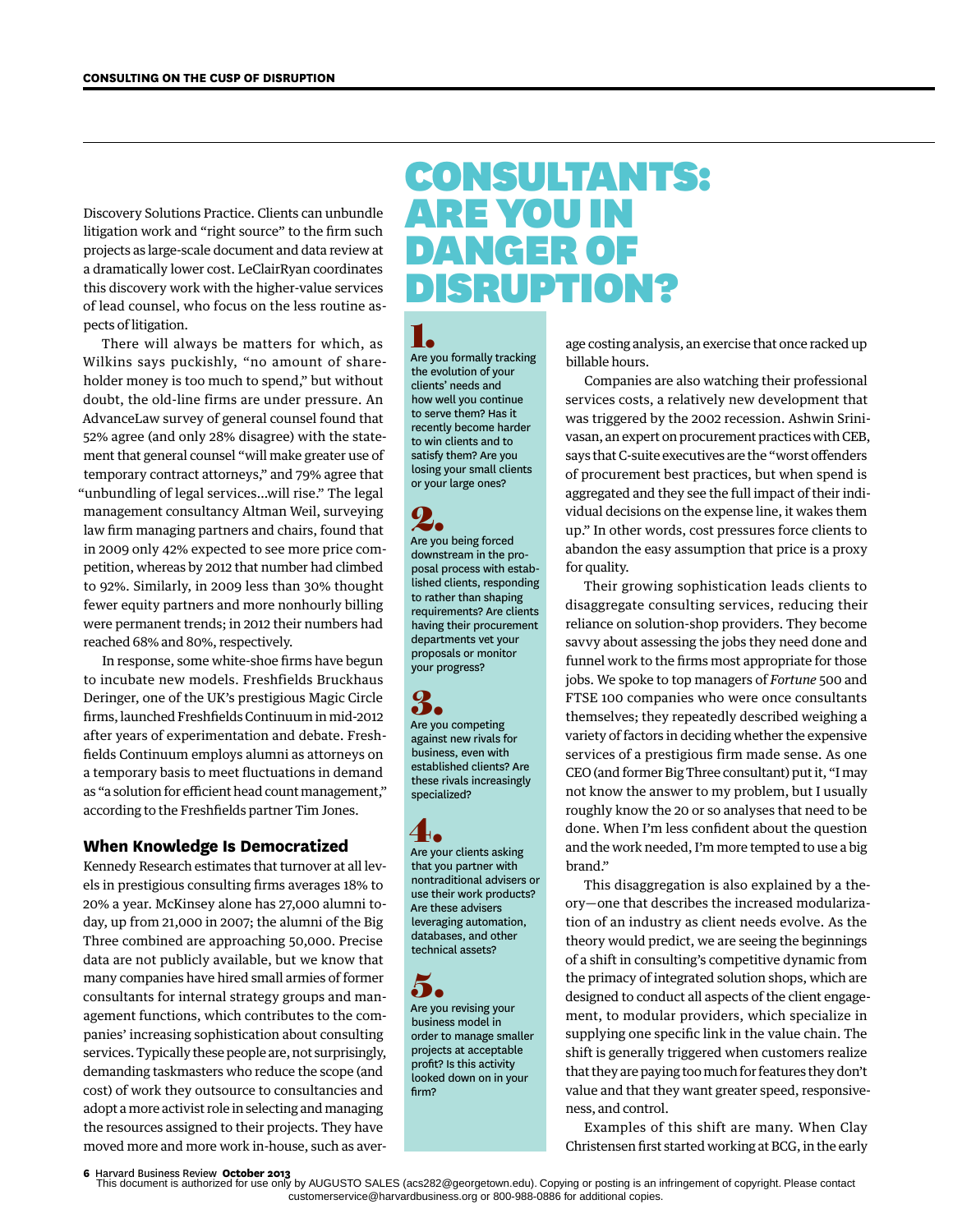1980s, a big part of his job was assembling data on the market and competitors. Today that work is often outsourced to market research companies such as Gartner and Forrester, to facilitated networks that link users with industry experts such as Gerson Lehrman Group (GLG), and to database providers such as IMS Health. As access to knowledge is democratized, opacity fades and clients no longer have to pay the fees of big consulting firms. Some of these modular providers are moving upmarket by providing their own boutique consulting services, offering advice based on the research they specialize in gathering.

The rise of alternative professional services firms, such as Eden McCallum and Business Talent Group (BTG), is another chapter in the modularization story. These firms assemble leaner project teams of freelance consultants (mostly midlevel and senior alumni of top consultancies) for clients at a small fraction of the cost of traditional competitors. They can achieve these economies in large part because they do not carry the fixed costs of unstaffed time, expensive downtown real estate, recruiting, and training. They have also thus far chosen to rely on modular providers of research and data rather than invest in proprietary knowledge development.

Although these alternative firms may not be able to deliver the entire value proposition of traditional firms, they do have certain advantages, as our Harvard Business School colleague Heidi Gardner has learned through her close study of Eden McCallum. Their project teams are generally staffed with moreexperienced consultants who can bring a greater degree of pragmatism and candor to the engagement, and their model assumes much more client control over the approach and outcome. We expect these attributes to be particularly compelling when projects are better defined and the value at risk is not great enough to justify the price of a prestigious consultancy. As BTG's CEO, Jody Miller, puts it, "Democratization and access to data are taking out a huge chunk of value and differentiation from traditional consulting firms."

Eden McCallum and BTG are growing quickly and zipping upmarket. While it's fair to question whether they will need to take on some of the cost structure of incumbents as they expand, their steady growth suggests that they've been successful without doing so. For example, Eden McCallum launched in London in 2000 with a focus on smaller clients not traditionally served by the big firms. Today its client list

# CLIENTS: ARE YOU HIRING THE RIGHT FIRM FOR THE JOB?

1. When did you last conduct a comprehensive market analysis of the providers available to you and their strengths and weaknesses? If you've been hiring firms for the same work over time, have you examined the opportunity to spread this work across more-specialized providers?

**2.**<br>Have you aggregated spending on consultants across your company to identify both the absolute amount and patterns involving individual firms?

# 3.

Do your providers make transparent the analyses that underpin their recommendations? Do you have an opportunity to standardize any of these analyses into hard assets that you can maintain?

# 4.

Do you involve staff members with experience in the professional services industry in developing proposals and managing subsequent engagements?

5. Do you have a robust, outcomes-based system for assessing the quality of the work providers perform for you? Do your assessments drive decisions about future hiring?

includes Tesco, GSK, Lloyd's, and Whitbread, among many other leading companies. In addition, some of its contacts at smaller companies have moved into more-senior positions at larger companies, taking the Eden McCallum relationship with them. That dynamic is one that the consulting majors have long used to drive growth.

Modularization has also fostered data- and analytics-enabled consulting, or what Daniel Krauss, a research director at Gartner, calls "asset-based consulting," of which McKinsey Solutions is an example. This trend involves the packaging of ideas, processes, frameworks, analytics, and other intellectual property for optimal delivery through software or other technology. The amount of human intervention and customization varies, but in general it's less than what the traditional consulting model requires, meaning lower expenses spread out over a longer period of time (usually through a subscription or license-based fee). Certain tools can be more quickly and efficiently leveraged by the client, and teams don't have to reinvent the wheel with each successive client.

This approach is most pertinent for consulting jobs that have been routinized—that is, the process for uncovering a solution is well-known and the scope of the solution is fairly well defined. Often these jobs must be repeated regularly to be useful, and many of them deal with large quantities of data. For example, determining the pricing strategy for a portfolio of products is no small feat, but experienced consultants well understand what analytics are needed. The impact of such projects, which involve copious amounts of data, can erode quickly as circumstances change; the analysis must be updated constantly. In such projects a value-added process business model would be most appropriate.

Scores of start-ups and some incumbents are also exploring the possibility of using predictive technology and big data analytics to deliver value far faster than any traditional consulting team ever could. One example is Narrative Science, which uses artificial intelligence algorithms to run analytics and extract key insights that are then delivered to clients

**October 2013** Harvard Business Review **7**

This document is authorized for use only by AUGUSTO SALES (acs282@georgetown.edu). Copying or posting is an infringement of copyright. Please contact customerservice@harvardbusiness.org or 800-988-0886 for additional copies.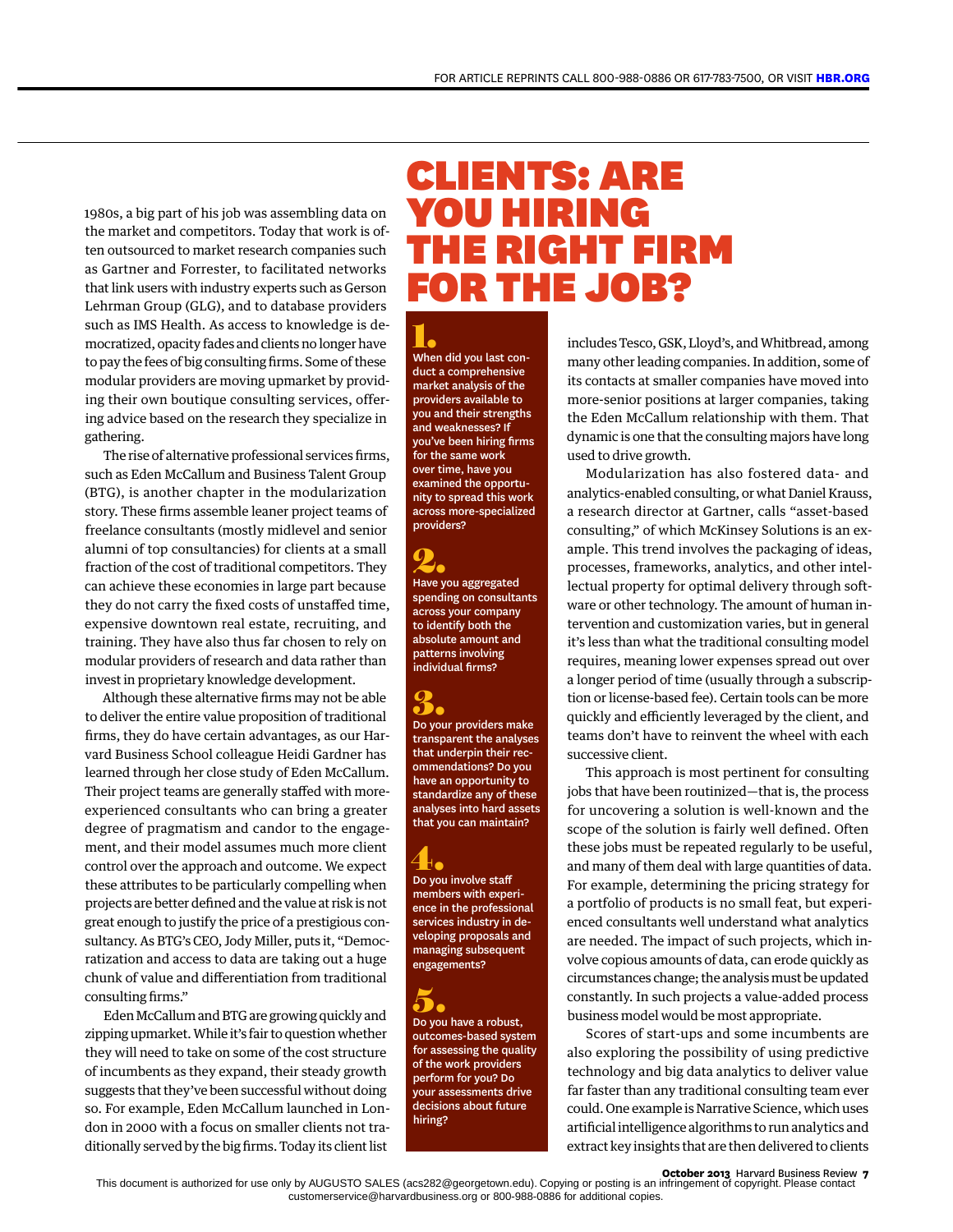in easy-to-read form. Similar big data firms are growing explosively, fueled by private equity and venture capital eager to jump into the high-demand, highmargin market for such productized professional services.

Only a limited number of consulting jobs can currently be productized, but that will change as consultants develop new intellectual property. New IP leads to new tool kits and frameworks, which in turn lead to further automation and technology products. We expect that as artificial intelligence and big data capabilities improve, the pace of productization will increase.

## **Implications for an Industry**

As noted, we're still early in the story of consulting's disruption. No one can say for sure what will happen. Disruption is, after all, a process, not an event, and it does not necessarily mean all-out destruction. We believe that the theory has four implications for the industry:

**1. A consolidation—a thinning of the ranks—will occur in the top tiers of the industry over time, strengthening some firms while toppling others.** Winners will be differentiated from losers by their understanding of the evolving pressures on their clients and by their ability to bring clarity and skill to fulfilling clients' new requirements.

However disruption unfolds, a core of critical work will survive, requiring custom solutions to complex, interdependent problems across industries and geographies. As in law, for clients facing "bet the business" strategic problems, paying top dollar for name-brand solution shops will make sense, if for no other reason than that board members won't question the analytics produced by prestigious firms. Such firms will probably remain the only players that can crack enormous problems and facilitate the difficult change management required to address them, and they will continue to command a premium for their services.

But as disrupters march upmarket, armed with leaner business models and new technology, the range of problems requiring strategic solutions should shrink. To stay ahead of the wave of commoditization, firms will need human, brand, technological, and financial resources to deploy against new and increasingly complex problems and to develop new intellectual property. M&A activity, as difficult as that may be, will increase as some firms decide that they don't have the resources or stamina to make necessary changes, and others realize the need to acquire fill-in capability.

**2. Industry leaders and observers will be tempted to track the battle for market share by watching the largest, most coveted clients, but the real story will begin with smaller clients—both those that are already served by existing consultancies and those that are new to the industry.** This is so because in consulting, as in every other industry, the unlocked entryway is in the basement of the established firms. While consulting's core apparatus is focused on bigger and bigger client engagements, small customers are unguarded.

**3. The traditional boundaries between professional services are blurring, and the new landscape will present novel opportunities.** But a counterforce to modularity is creating many ill-defined interdependencies among the professional services. Thus the first firms to offer interdependent solutions to problems arising at these intersections stand to gain the lion's share of the value.

IDEO, for example, bridges the disciplines of industrial design and innovation consulting. Its unique mix of talent and strength in solving interdependent problems makes it hard to imitate. The legal services provider Axiom has expanded far beyond its roots in contract lawyer staffing to advising general counsel on substantive ways to lower costs while maintaining quality. To that end, Axiom now deploys a mix of lawyers, management consultants, workflow specialists, and technologists. By span-

# Such firms will probably remain the only players that<br>
can crack enormous problems and facilities the different counsel on substantive ways to lower<br>
ficular change management required to address them, while maintaining qu solution shops to modular providers, which specialize in supplying one specific link in the value chain.

**8** Harvard Business Review **October 2013** This document is authorized for use only by AUGUSTO SALES (acs282@georgetown.edu). Copying or posting is an infringement of copyright. Please contact customerservice@harvardbusiness.org or 800-988-0886 for additional copies.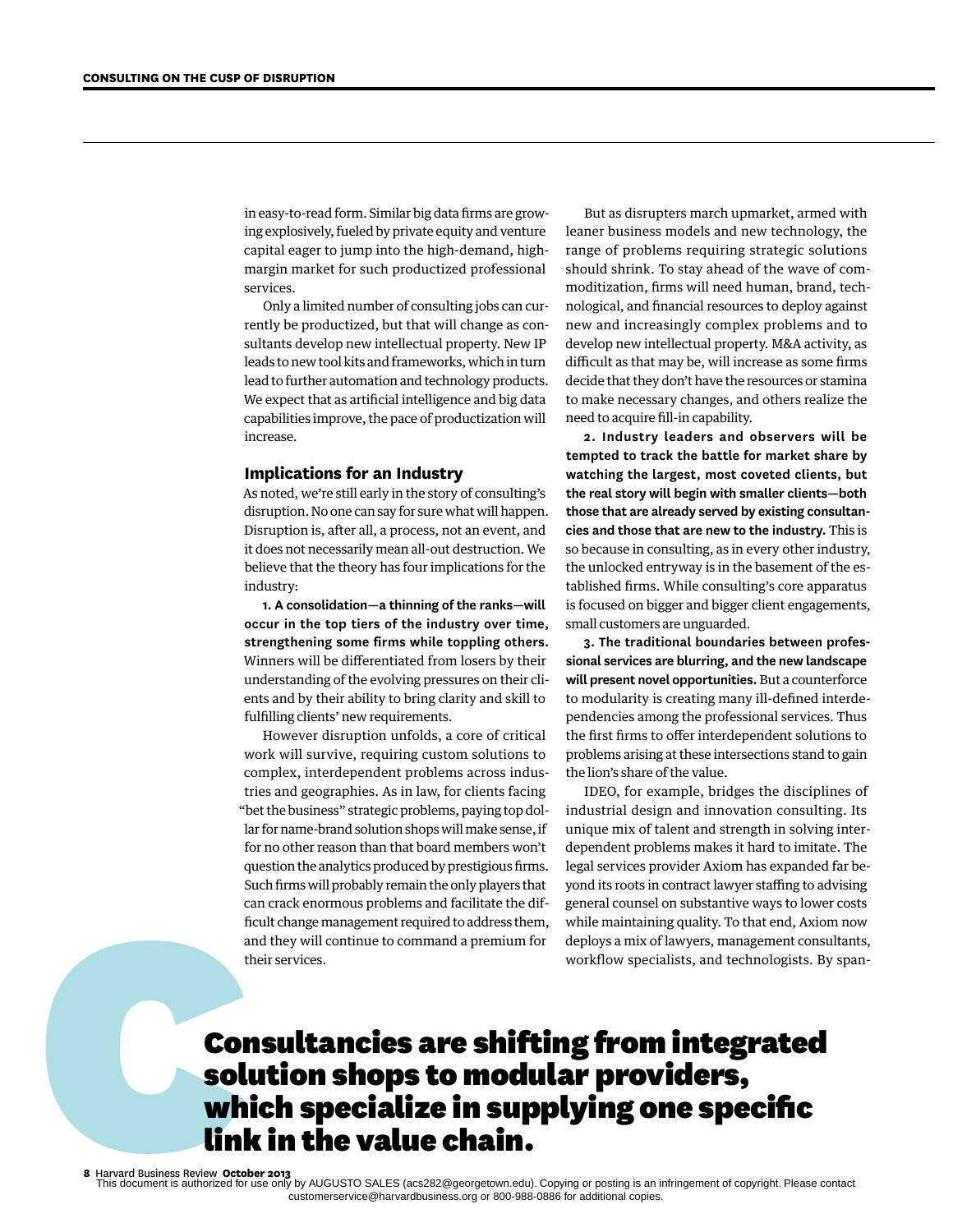# **A Checklist for Self-Disruption**

ning domains and creating models that are hard to pick apart, these companies are effectively fighting modularization. (We should note that IDEO is attempting self-disruption as well, with its online platform OpenIDEO, which uses crowdsourcing instead of traditional consultants to solve problems. Although the platform today is primarily focused on social issues, we can imagine its applicability in more-commercial settings.)

Another example is the Big Four accounting firms, which have moved into a diverse array of professional services; like IBM and Accenture, these firms aspire to be "total service providers." According to a 2012 *Economist* article, Deloitte's consulting business is growing far faster than its core accounting business and, if the pace continues, will be larger by 2017. The other firms in the Big Four divested their consulting services almost a decade ago, after the introduction of Sarbanes-Oxley legislation and other U.S. reforms, but are now catching up and starting to stake a claim in the higher-margin management consulting business. Whether they'll attempt to create a disruptive business model or just copy the incumbents' business model remains to be seen.

For leaders of incumbent organizations, this type of threat, which creeps in at the margins from an unexpected source, is particularly worrisome. More likely than not, alarms won't sound until it's already too late in the game.

**4. The steady invasion of hard analytics and technology (big data) is a certainty in consulting, as it has been in so many other industries.** It will continue to affect the activities of consultants and the value that they add. Average costing and pricing analysis have been automated and increasingly insourced; now Salesforce.com and others are automating customer relationship analysis. What's next?

We believe that solutions featuring greater predictive technology and automation will only get better with time. What's more, data analytics and big data radically level the playing field of any industry in which opacity is high. Their speed and quantifiable output help reduce, and perhaps even negate, brand-based barriers to growth; thus they might accelerate the success of emerging-market consulting firms such as Tata Consultancy Services and Infosys.

Consider the disruption that technology has already introduced. The big data company Beyond-Core can automatically evaluate vast amounts of data, identify statistically relevant insights, and present them through an animated briefing, rendering the

*"An organization's capabilities become its disabilities when disruption is afoot."* —Clayton M. Christensen, *The Innovator's Solution*

No challenge is more difficult for a market leader facing disruption than to turn and fight back—to disrupt itself before an upstart competitor does. Why is this so? As we teach our Harvard Business School students, the resources, processes, and priorities that an organization acquires and develops for its initial success become sea anchors when it attempts to change course. Success in self-disruption requires at least the following six elements:

1. **An autonomous business unit.** The unit should have all the functional skills it needs to succeed, freeing it from reliance on the parent organization, and it must not report to the business or businesses that are being disrupted.

4. **Independent sales channels.** These should not be required to coordinate with or defer to the existing sales organization.

2. **Leaders who come from the relevant "schools of experience."** These leaders have addressed a variety of challenges, especially in the kinds of problems the new growth business will face. They are often necessarily sourced from outside the organization.

# 5. **A new profit model.** In

most cases it will reflect priorities different from those of the core business. You can expect the new unit to do as well as the core in terms of net profit per dollar of sales, but the formula for generating that profit (such as gross margins or asset turns) must be different.



**allocation process.** This will fund the unit regardless of the fortunes of the core business.

6. **Unwavering commitment by the CEO.** He or she must be willing to spend an inordinate amount of time understanding and guiding the development of the new business and must protect it from the natural desire on the part of managers in the core business to shut it down and appropriate its resources.

### **October 2013** Harvard Business Review **9**

This document is authorized for use only by AUGUSTO SALES (acs282@georgetown.edu). Copying or posting is an infringement of copyright. Please contact customerservice@harvardbusiness.org or 800-988-0886 for additional copies.